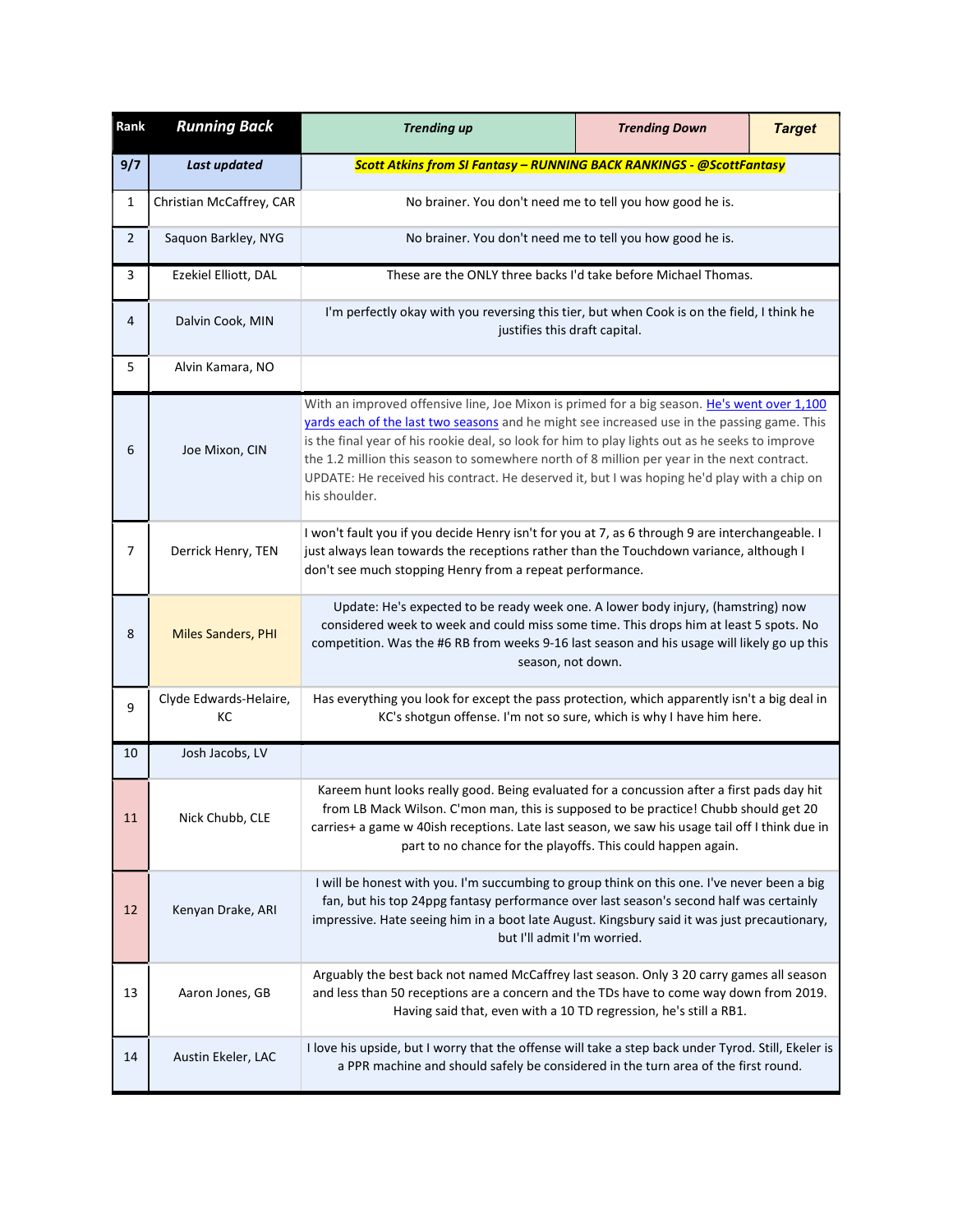| 15 | James Conner, PIT     |                                                                                                                                                                                                                                                                                                                                                                                                                                                                                                                                                                                                                                                                                                                                                                                                                                                                                                                                                                                                                                                                                                                                                                                                                                                                                                                                                                                                                                                                                                                     |
|----|-----------------------|---------------------------------------------------------------------------------------------------------------------------------------------------------------------------------------------------------------------------------------------------------------------------------------------------------------------------------------------------------------------------------------------------------------------------------------------------------------------------------------------------------------------------------------------------------------------------------------------------------------------------------------------------------------------------------------------------------------------------------------------------------------------------------------------------------------------------------------------------------------------------------------------------------------------------------------------------------------------------------------------------------------------------------------------------------------------------------------------------------------------------------------------------------------------------------------------------------------------------------------------------------------------------------------------------------------------------------------------------------------------------------------------------------------------------------------------------------------------------------------------------------------------|
| 16 | Jonathan Taylor, IND  | We all know that fantasy playoffs are won in weeks 14-16. By that time, Taylor will be ready<br>to carry you to a fantasy title. The only question is how long it will take for him to supplant<br>Marlon Mack as the lead back. Most assume a timeshare is in the works for this season with<br>Mack, but I don't think it will take the fans very long to see there is a big reason why Taylor<br>was selected with the 41st overall pick in this year's NFL draft. Taylor is 5-10 and 226 lbs.,<br>(shorter and heavier than Mack) and ran a 4.39 40 at the combine (so faster too). According<br>to PFF, Taylor forced the most missed tackles of any B1G running back (75, next highest was<br>J.K. Dobbins 52). He recorded a whopping 1,909 yards with over twenty touchdowns (21) but<br>also was used as a pass-catcher with 26 receptions for 252 yards and another five scores. He<br>is my clear No. 1 rookie in this class and it should show right away as he gets to face the<br>second-easiest schedule against running backs in 2020. Make sure you read the recent<br>feature by All Colts Editor Phillip B. Wilson to find out what he predicts Taylor to do in the<br>latter part of the season. I have the 1.01 pick coming up in an industry expert draft and<br>depending on who's there, I'm seriously contemplating taking the Colts rookie at the 2/3<br>turn, but under no circumstances should you allow him to slip past you in the 4th round. ADP<br>in the 6th is completely absurd. |
| 17 | David Johnson, HOU    |                                                                                                                                                                                                                                                                                                                                                                                                                                                                                                                                                                                                                                                                                                                                                                                                                                                                                                                                                                                                                                                                                                                                                                                                                                                                                                                                                                                                                                                                                                                     |
| 18 | Le'Veon Bell, NYJ     |                                                                                                                                                                                                                                                                                                                                                                                                                                                                                                                                                                                                                                                                                                                                                                                                                                                                                                                                                                                                                                                                                                                                                                                                                                                                                                                                                                                                                                                                                                                     |
| 19 | Todd Gurley, ATL      |                                                                                                                                                                                                                                                                                                                                                                                                                                                                                                                                                                                                                                                                                                                                                                                                                                                                                                                                                                                                                                                                                                                                                                                                                                                                                                                                                                                                                                                                                                                     |
| 20 | Chris Carson, SEA     |                                                                                                                                                                                                                                                                                                                                                                                                                                                                                                                                                                                                                                                                                                                                                                                                                                                                                                                                                                                                                                                                                                                                                                                                                                                                                                                                                                                                                                                                                                                     |
| 21 | Melvin Gordon, DEN    | Remains to be seen what kind of carry workload the two backs will have. I'm guessing 50/50<br>with receptions leaning to Gordon.                                                                                                                                                                                                                                                                                                                                                                                                                                                                                                                                                                                                                                                                                                                                                                                                                                                                                                                                                                                                                                                                                                                                                                                                                                                                                                                                                                                    |
| 22 | J.K. Dobbins, BAL     | I think we'll see him used a lot this season. 150 carries with upside for more.                                                                                                                                                                                                                                                                                                                                                                                                                                                                                                                                                                                                                                                                                                                                                                                                                                                                                                                                                                                                                                                                                                                                                                                                                                                                                                                                                                                                                                     |
| 23 | Cam Akers, LAR        | Explosive. Can't wait to see him play. It's a bit crowded to start the season, but my mid-<br>season, it should be his job to lose.                                                                                                                                                                                                                                                                                                                                                                                                                                                                                                                                                                                                                                                                                                                                                                                                                                                                                                                                                                                                                                                                                                                                                                                                                                                                                                                                                                                 |
| 24 | Raheem Mostert, SF    |                                                                                                                                                                                                                                                                                                                                                                                                                                                                                                                                                                                                                                                                                                                                                                                                                                                                                                                                                                                                                                                                                                                                                                                                                                                                                                                                                                                                                                                                                                                     |
| 25 | Devin Singletary, BUF | Singletary belongs in this tier. While both Allen and Moss take his TD value away, he should<br>prove to be heavily involved in this offense.                                                                                                                                                                                                                                                                                                                                                                                                                                                                                                                                                                                                                                                                                                                                                                                                                                                                                                                                                                                                                                                                                                                                                                                                                                                                                                                                                                       |
| 26 | Kareem Hunt, CLE      | Licking his chops. Would instantly become a RB1 with injury to Chubb. Without, he should<br>still be involved as a time share back and in fourth quarters where the Browns are trailing as<br>he's the better receiver.                                                                                                                                                                                                                                                                                                                                                                                                                                                                                                                                                                                                                                                                                                                                                                                                                                                                                                                                                                                                                                                                                                                                                                                                                                                                                             |
| 27 | Leonard Fournette, TB | And just like that, problem solved. He's a Buc and should likely see a good workload of carries<br>in a split backfield with Ronald Jones. 55-30-5 carries split likely between the top 3 backs on<br>the roster.                                                                                                                                                                                                                                                                                                                                                                                                                                                                                                                                                                                                                                                                                                                                                                                                                                                                                                                                                                                                                                                                                                                                                                                                                                                                                                   |
| 28 | Antonio Gibson, WAS   | Good chance to impress with the Guice release. Some scouts say his upside is "The Next<br>Jamaal Charles".                                                                                                                                                                                                                                                                                                                                                                                                                                                                                                                                                                                                                                                                                                                                                                                                                                                                                                                                                                                                                                                                                                                                                                                                                                                                                                                                                                                                          |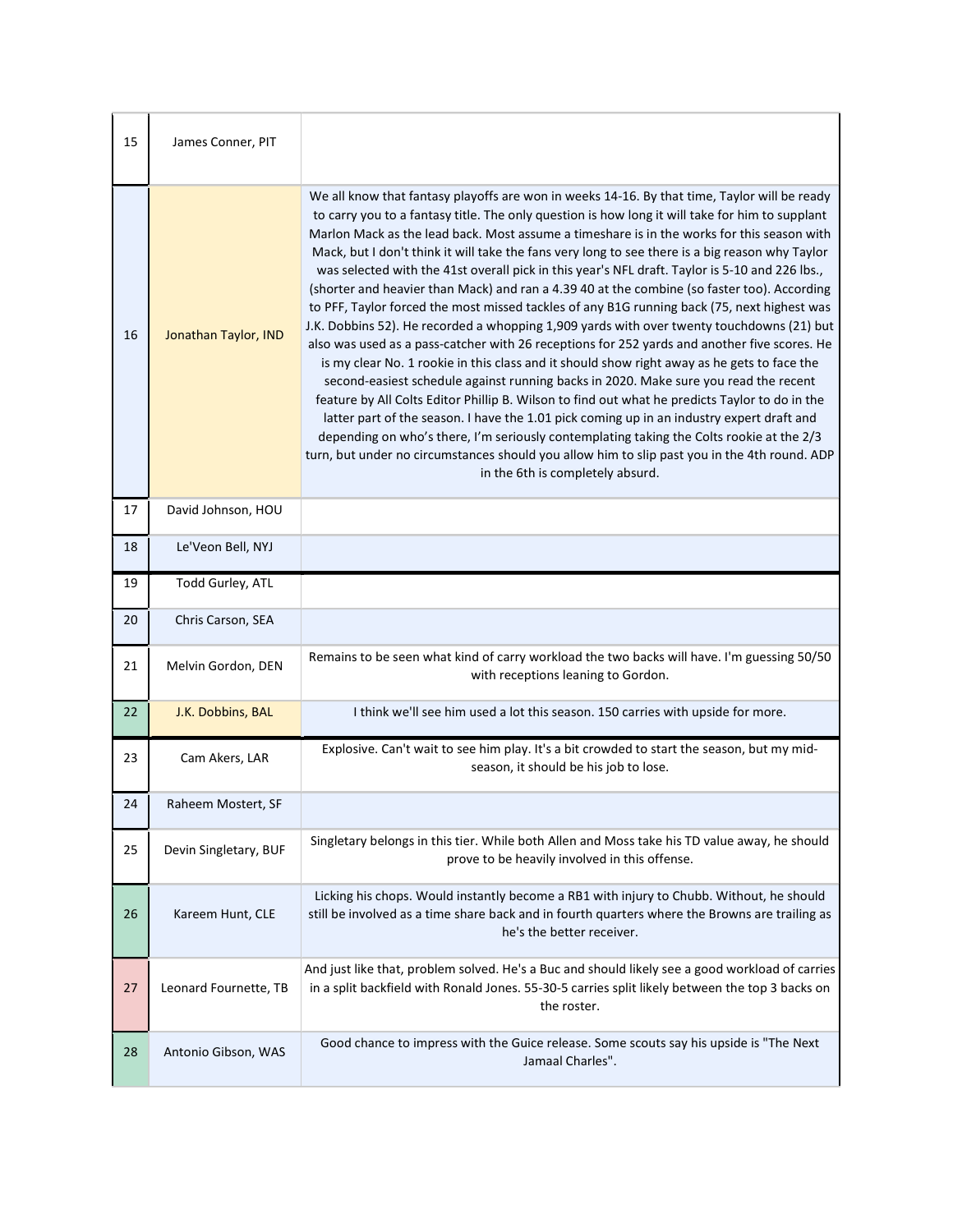| 29 | David Montgomery, CHI    | I like him a lot, but as long as Cohen is vulturing his PPR game, he's dependent on big plays<br>and touchdowns.                                                                                                                                                                                                                                                                                                                                             |
|----|--------------------------|--------------------------------------------------------------------------------------------------------------------------------------------------------------------------------------------------------------------------------------------------------------------------------------------------------------------------------------------------------------------------------------------------------------------------------------------------------------|
| 30 | Tarik Cohen, CHI         | Underrated and underutilized. Outscored Montgomery 9 times last season in PPR leagues. If<br>this offense can figure out what it wants to be, both backs could be startable on a weekly<br>basis.                                                                                                                                                                                                                                                            |
| 31 | D'Andre Swift, DET       | Dealing with an injury. Keep an eye on. He might be slow out of the gate, but once he gets<br>going, look out. I think he immediately steps in as the best back on the roster. Kerryon will<br>deserve touches but by mid-season it will be a 60-40 split favoring Swift. He's a target.                                                                                                                                                                     |
| 32 | Mark Ingram II, BAL      | 200 carries, 5 yards per carry, 10 rushing TDs, including 5 receiving TDs. What more could<br>you ask for in 2019. Now he's 30 so expect this to pull back some as the rookie gets<br>acclimated.                                                                                                                                                                                                                                                            |
| 33 | Phillip Lindsay, DEN     | Our insiders in Denver feel he has enough talent to hold off a furious full court press from<br>Gordon. We could see a dreaded time share situation.                                                                                                                                                                                                                                                                                                         |
| 34 | Zack Moss, BUF           | I think its Singletary's job to lose, but in non PPR leagues I'd bump him ten spots. He's a<br>downhill thumper and should be in the goal line and short yardage packages. Allen is always<br>a threat to vulture as well.                                                                                                                                                                                                                                   |
| 35 | <b>Boston Scott, PHI</b> | Scott is a nice roster addition to your fantasy team. He will be useful more than we think and<br>with an injury to Sanders becomes an every week starter.                                                                                                                                                                                                                                                                                                   |
| 36 | Marlon Mack, IND         | Solid handcuff to Taylor with potential for more if Taylor struggles.                                                                                                                                                                                                                                                                                                                                                                                        |
| 37 | Matt Breida, MIA         |                                                                                                                                                                                                                                                                                                                                                                                                                                                              |
| 38 | Latavius Murray, NO      | Kamara holdout rumors continue so he's rising my board.                                                                                                                                                                                                                                                                                                                                                                                                      |
| 39 | Tevin Coleman, SF        | Represents tremendous value considering the fact remains that Mostert has never been the<br>starter.                                                                                                                                                                                                                                                                                                                                                         |
| 40 | Chase Edmonds, ARI       | With Drake dinged up, we might see an Edmonds opportunity arise. Very interesting flier.                                                                                                                                                                                                                                                                                                                                                                     |
| 41 | Jordan Howard, MIA       |                                                                                                                                                                                                                                                                                                                                                                                                                                                              |
| 42 | Damien Harris, NE        | Don't be surprised if Bilichick pulls a fast one and names Harris the day one starter and he<br>never looks back.                                                                                                                                                                                                                                                                                                                                            |
| 43 | Ryquell Armstead, JAC    | I like him! Just landed on the reserve/COVID list, the second such time he has landed on the<br>list. He may have just been exposed but he should be out for a few weeks. Chris Thompson<br>will see more work while Devine Ozigbo and James Robinson will also get a shot to<br>contribute now. Big, quick feet, impossible to bring down with an arm tackle. Hits the hole<br>extremely hard. Has a great opportunity to seize the job for the time being. |
| 44 | Alexander Mattison, MIN  |                                                                                                                                                                                                                                                                                                                                                                                                                                                              |
| 45 | Darrel Williams, KC      | Apparently, he's trusted by the coaching staff and may end up splitting carries with the<br>rookie. Wow wow wow.                                                                                                                                                                                                                                                                                                                                             |
| 46 | Tony Pollard, DAL        | Excellent option that should be more involved this season. Very exciting player.                                                                                                                                                                                                                                                                                                                                                                             |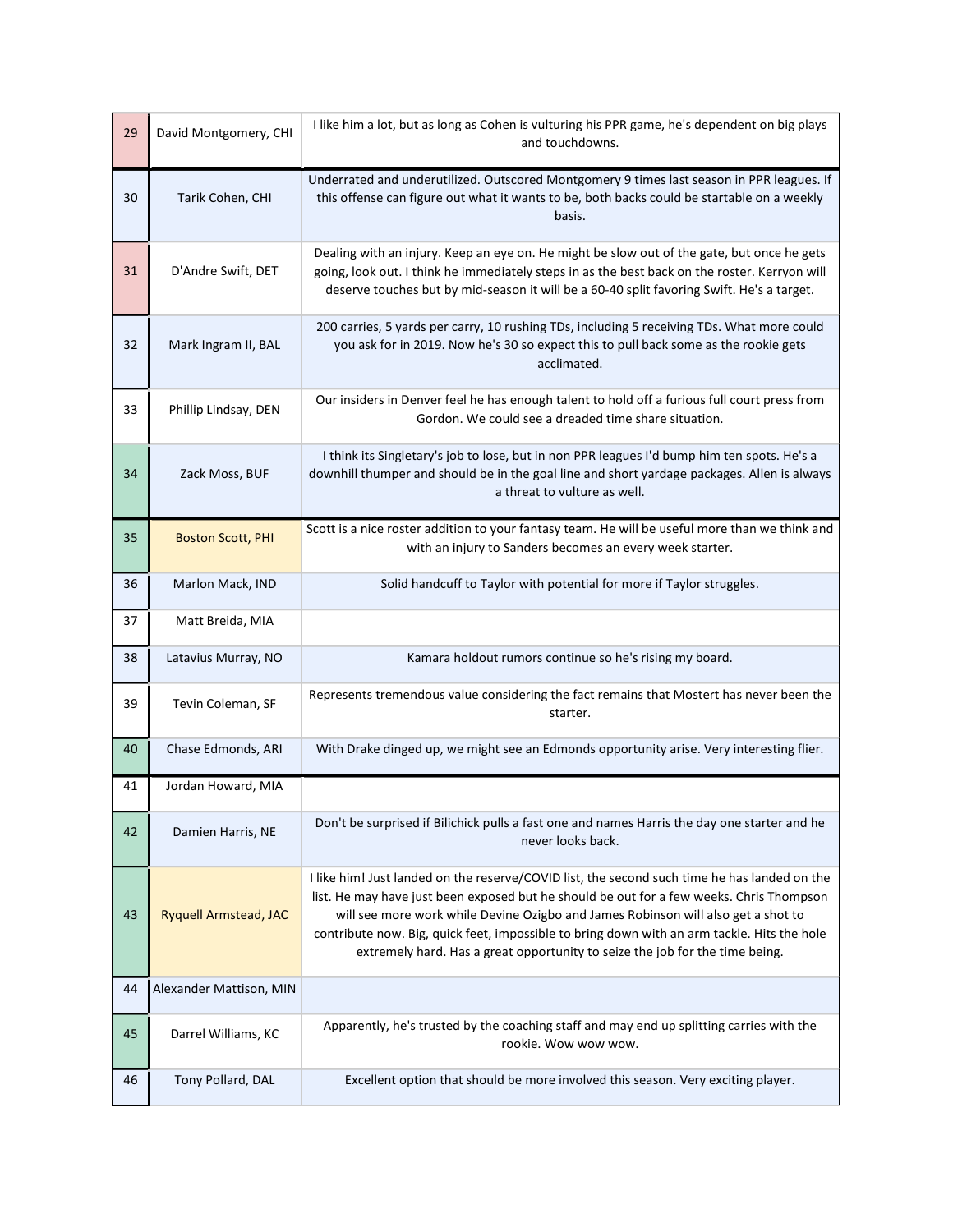| 47 | Joshua Kelley, LAC            | Looks to have passed Justin Jackson on the depth chart already. He and Ekeler will be fun to<br>watch.                                                                                                                                                                                                                         |
|----|-------------------------------|--------------------------------------------------------------------------------------------------------------------------------------------------------------------------------------------------------------------------------------------------------------------------------------------------------------------------------|
| 48 | Kerryon Johnson, DET          | His knee injury put an end to an unimpressive sophomore season (3.6ypc) and he missed 8<br>games. Swift is better in every way but does represent handcuff potential.                                                                                                                                                          |
| 49 | Sony Michel, NE               |                                                                                                                                                                                                                                                                                                                                |
| 50 | Ronald Jones II, TB           | He's rising rapidly. The Vaughn hype has slowed way down.                                                                                                                                                                                                                                                                      |
| 51 | James White, NE               | Without Brady, I'm just not seeing it.                                                                                                                                                                                                                                                                                         |
| 52 | Chris Thompson, JAC           | A PPR dream but hasn't been healthy since 2017.                                                                                                                                                                                                                                                                                |
| 53 | Benny Snell Jr., PIT          | TARGET. His ADP is 206 RB79, so as you can see, I'm much higher on him than others. If<br>Conner misses time, its Snell's job to lose.                                                                                                                                                                                         |
| 54 | A.J. Dillon, GB               | Oh my. This pick screams of potential. They will find a way to get him in the fold and this will<br>be detrimental to Jones RB1 status. He's that good. He's a downhill runner who should really<br>get going in the cold month of December at Lambeau.                                                                        |
| 55 | Devine Ozigbo, JAX            | Gets an opportunity. 5-11, 222 lbs. 4.7 40. Played at Nebraska where he produced an<br>impressive 7.1 yards per carry.                                                                                                                                                                                                         |
| 56 | Darrell Henderson, LAR        |                                                                                                                                                                                                                                                                                                                                |
| 57 | James Robinson, JAX           | Another back on the depleted Jacksonville roster that has a chance to contribute on early<br>downs. Undrafted from Illinois State with 4,400 rushing yards and 44 TDs but the film looks<br>solid. Looking more and more like a Robinson/Ozigbo backfield with Thompson the 3rd down<br>back. This running game is in trouble. |
| 58 | Jerick McKinnon, SF           | Keep hearing rumors that he might be immediately better than Tevin Coleman on day one<br>now that he's fully healthy. Keep an eye on.                                                                                                                                                                                          |
| 59 | Bryce Love, WAS               | He might just be the most well rounded back on the roster. Gibson is still my preference, but<br>Love had something special in his early college years.                                                                                                                                                                        |
| 60 | Malcolm Brown, LAR            | Don't be surprised if he leads in touches through the first few weeks.                                                                                                                                                                                                                                                         |
| 61 | Duke Johnson, HOU             |                                                                                                                                                                                                                                                                                                                                |
| 62 | Darrynton Evans, TEN          | There's a lot to like about Evans but he hasn't flashed well in camp. Talent usually rises to the<br>top, so I think by mid-season he is a serviceable PPR lightning to Derrick Henry's thunder.                                                                                                                               |
| 63 | Anthony McFarland Jr.,<br>PIT | You have to watch his video highlights to appreciate how special this kid might be. He's rising<br>up my board.                                                                                                                                                                                                                |
| 64 | Adrian Peterson, DET          | Now a Lion, may contribute until Swift returns from injury and maybe longer.                                                                                                                                                                                                                                                   |
| 65 | Nyheim Hines, IND             |                                                                                                                                                                                                                                                                                                                                |
| 67 | Carlos Hyde, SEA              |                                                                                                                                                                                                                                                                                                                                |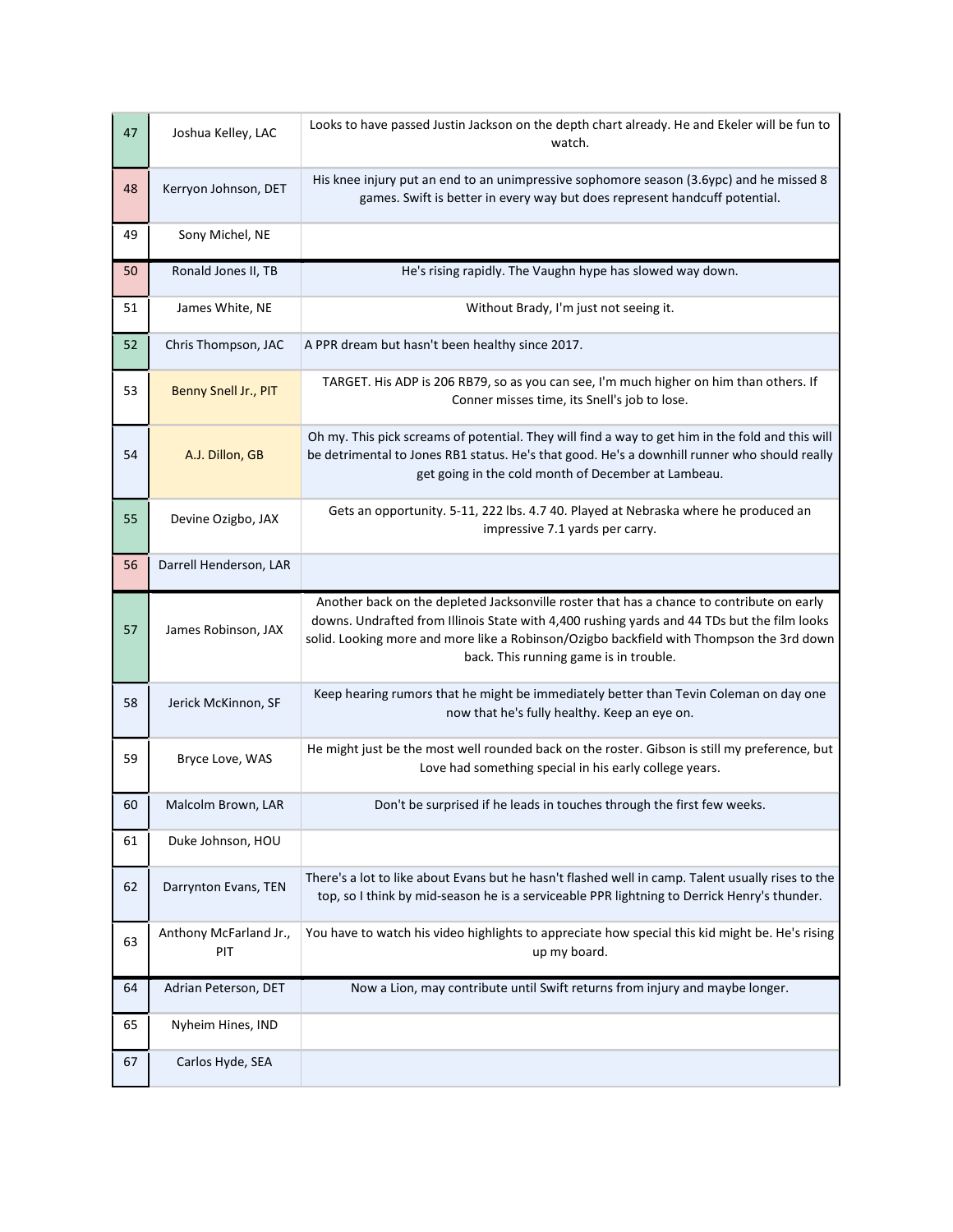| 68 | Darwin Thompson, KC  | The KC backfield has potential if the rookie doesn't hit right out of the gate.                                                                                                                    |
|----|----------------------|----------------------------------------------------------------------------------------------------------------------------------------------------------------------------------------------------|
| 69 | Ke'Shawn Vaughn, TB  | Has missed time on the COVID list and the other backs have shined. Has long term upside<br>and if RoJo falters in any way (injury, fumbling, COVID etc.) Vaughn could pounce and steal<br>the job. |
| 70 | Jamaal Williams, GB  |                                                                                                                                                                                                    |
| 71 | Justin Jackson, LAC  |                                                                                                                                                                                                    |
| 66 | Eno Benjamin, ARI    | With Drake already dinged up, Eno might get called up. Don't be surprised if its<br>Edmonds/Eno week one.                                                                                          |
| 72 | Peyton Barber, WAS   | One of the few backs remaining on the roster. Don't be surprised when he has more carries<br>than anyone else.                                                                                     |
| 73 | Lamical Perine, NYJ  |                                                                                                                                                                                                    |
| 74 | Frank Gore, NYJ      |                                                                                                                                                                                                    |
| 75 | Mike Davis, CAR      | Now the handcuff to McCaffrey.                                                                                                                                                                     |
| 76 | Rashaad Penny, SEA   | May take him some time to return from last year's injury but should contribute when he<br>does.                                                                                                    |
| 77 | Lynn Bowden Jr., MIA | Was traded probably due to off the field conduct and may be switched to WR in Miami. A big<br>playmaker with the ball in his hands.                                                                |
| 78 | Giovani Bernard, CIN |                                                                                                                                                                                                    |
| 79 | LeSean McCoy, TB     | I think he'll be cut or traded at the first sign of injury on the roster.                                                                                                                          |
| 80 | Mike Boone, MIN      | Looked good in limited action last year.                                                                                                                                                           |
| 81 | DeeJay Dallas, SEA   |                                                                                                                                                                                                    |
| 82 | Justice Hill, BAL    |                                                                                                                                                                                                    |
| 83 | Gus Edwards, BAL     |                                                                                                                                                                                                    |
| 84 | Brian Hill, ATL      |                                                                                                                                                                                                    |
| 85 | Ito Smith, ATL       |                                                                                                                                                                                                    |
| 86 | Jalen Richard, LV    |                                                                                                                                                                                                    |
| 87 | Dion Lewis, NYG      |                                                                                                                                                                                                    |
| 88 | Rex Burkhead, NE     |                                                                                                                                                                                                    |
| 89 | Devonta Freeman, FA  | May get signed, but some report he's not in game ready shape so would need time before<br>contributing.                                                                                            |